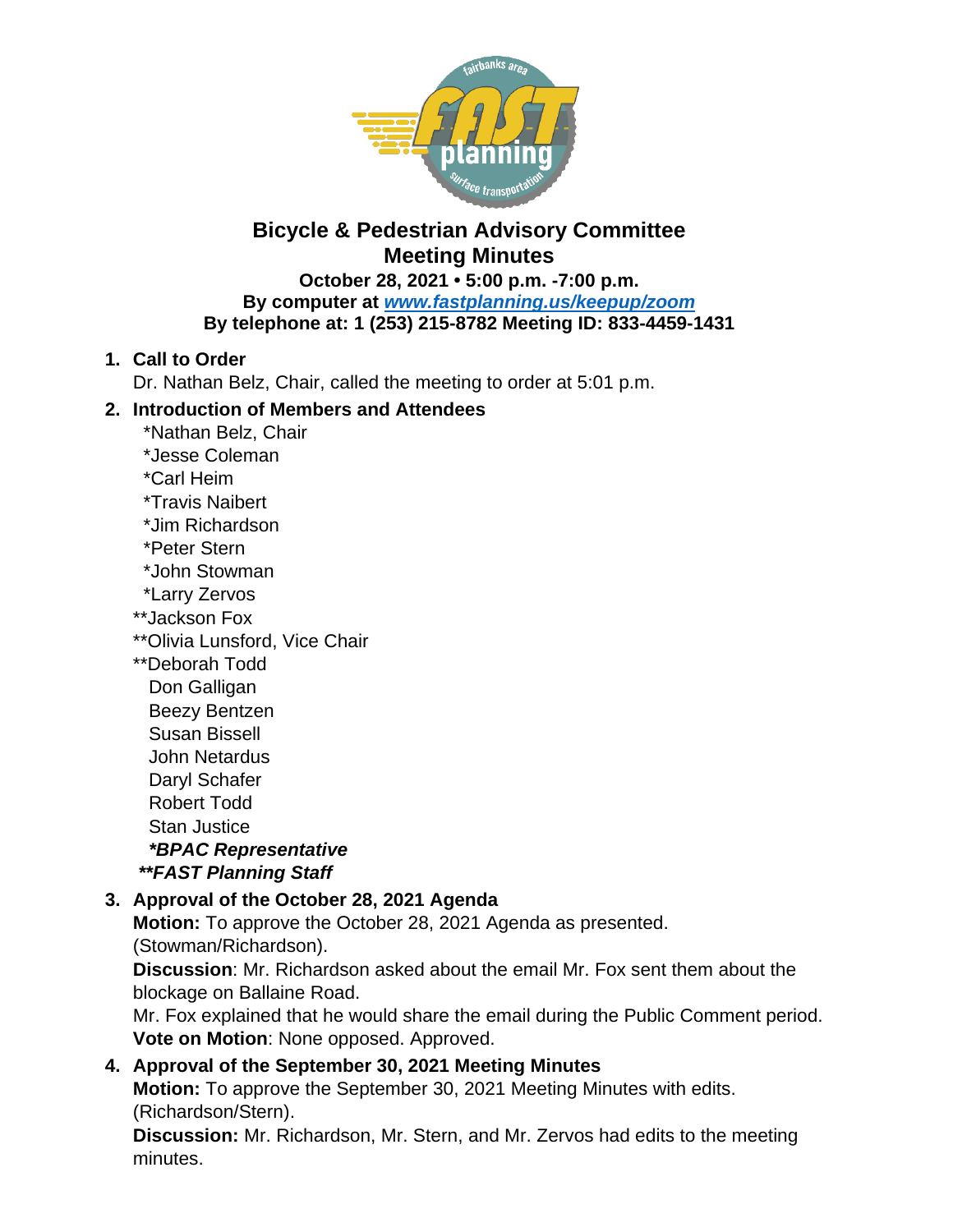**Vote on Motion**: None opposed. Approved.

# **5. Staff /Working Group/Chair Reports**

Mr. Fox provided the following updates:

- The Policy Board authorized opening the right-of-way phase of the plan to establish a trail on Alaska Railroad land, but the DOT estimate of what the land lease should cost differs greatly from the Alaska Railroad estimate.
- The Policy Board passed a motion to add a public safety representative to the Technical Committee and wanted the representative to be a law enforcement officer. Their preference was to have a State Trooper.
- The Policy Board approved the FAST Planning 2022 Meeting Calendar.
- The FAST Planning Bylaws were changed to add a seat for a law enforcement representative to the Technical Committee.
- The regulation was passed by the Governor to allow all purpose vehicles on public roadways. The City of Fairbanks will be drafting ordinances both for and against all purpose vehicles operating on public roads. The Borough would also like to ban all purpose vehicles on roadways but has no road or police powers to enforce that.
- 6. **Public Comment Period: Jim Sweeney** submitted comments (shown below) to FAST Planning to be read into the public comment**.**

**From**: sweeneys@acsalaska.net <sweeneys@acsalaska.net> **Sent**: Wednesday, October 27, 2021 10:47 AM **To:** Olivia Lunsford <olivia.lunsford@fastplanning.us>; Jackson Fox <jackson.fox@fastplanning.us>

#### **Subject**: **October BPAC Meeting comments on Chena Hot Springs Road Multi-use Path**

Hello,

I offer these comments for the October BPAC Meeting on the subject of the Chena Hot Springs Road Multi-use Path:

My concerns about this path are that the laws of the State of Alaska, the AKDOT&PF policies, the FNSB Right of Way Acquisition process and the Alaska Traffic Manual are not being followed. The explanations in the meeting packet that this "motorized multiuse trail" is the result of a public process falls short when you consider that the law making and rule-making of the state is also the result of a public process, namely electing legislators and a governor.

Here is what I object to:

1. A trail which permits simultaneous use by ATVs and pedestrians violates 13 AAC 02.455. Operation on highways and other locations: (g) No snowmobile or other offhighway vehicle may cross or travel on a sidewalk, a location intended for pedestrian or other nonmotorized traffic. It is ironic that per the Design Study Report, ADA standards are being applied to a trail while the designers simultaneously believe that ATV traffic is allowed.

2. The AKDOT&PF policy on snowmachines and ATVs is found at: https://dot.alaska.gov/stwdplng/hwysafety/assets/pdf/DOT\_Policy\_Snowmachines\_ATV. pdf It states in part: "As guidance, the department will not prepare and maintain, or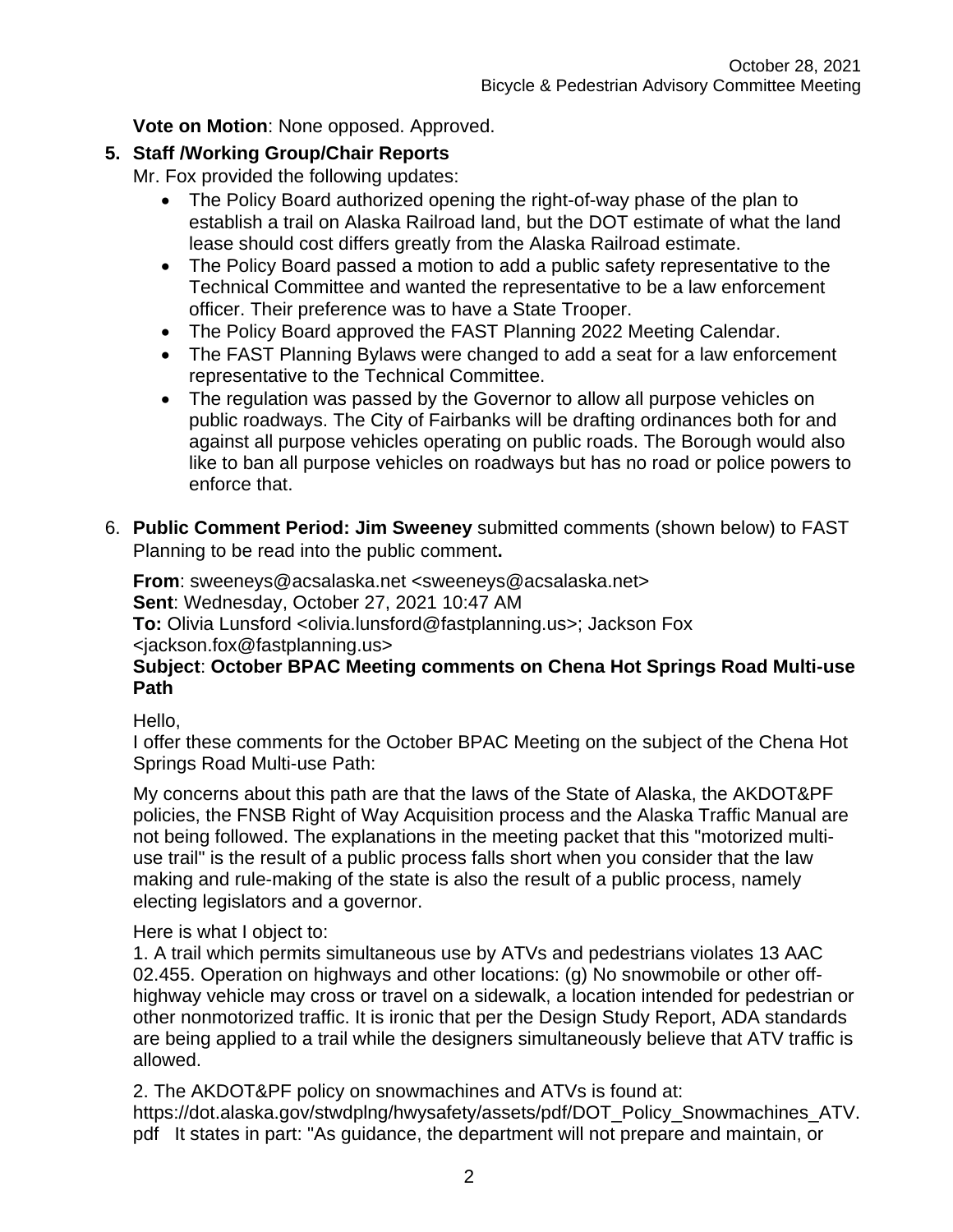allow others to prepare and maintain, a dedicated snow machine or OHV pathway within the highway right of way."

The Chena Hot Spring Road Design Study Report does not mention "motorized multiuse trail" or ATV use at all, much less this DOT policy.

3. The FNSB has a process for acquisition of trail easement is found at https://fairbanksak.myrec.com/forms/5996\_trailrowacquisitionflowchart2011.pdf. But apparently the flowchart process is being ignored because once the Trails Advisory Commission recommends a trail be added, the trail becomes instantly legal, no borough legal review, no DOT permit, no mayor signature. If we follow this logic, I can (legally) drive my ATV from my house along the multi-use trail to the Steese Post Office. I would travel under the Steese Highway Bridge on the new sidewalk there and cross traffic lanes at the pedestrian crosswalks because the trail is shown on the borough trail map going under the bridge and to the Old Steese Highway.

4. The Chena Hot Springs Road design plans do not have any signing for the multi-use trail and the "Pedestrian Crossing" sign near Bennet Road has been removed under the contract. However, the Alaska Traffic Manual states the following:

Sect. 2B.01 to 2B.03 CHAPTER 2B. REGULATORY SIGNS, BARRICADES, AND GATES Section 2B.01 Application of Regulatory Signs Standard:

01 Regulatory signs shall be used to inform road users of selected traffic laws or regulations and indicate the applicability of the legal requirements.

02 Regulatory signs shall be installed at or near where the regulations apply. The signs shall clearly indicate the requirements imposed by the regulations and shall be designed and installed to provide adequate visibility and legibility in order to obtain compliance.

Apparently, this word "shall" is being interpreted in as being somehow optional.

Thank you for the opportunity to comment.

Regards, James Sweeney 816 Esro Rd. Fairbanks, AK

**Stan Justice** thanked everyone for all their work. Mr. Justice commented that he had a concern about the Skarland Trail near Yankovich and Ballaine Roads where a new box was installed right in the trail. Mr. Justice commented that it seemed like there were a lot of different options for placing that box somewhere else. Mr. Justice commented that he thought overall the DOT did not recognize that there was a trail there even though it was heavily used. Mr. Justice commented that he did not know what it would take to convince them that there was a trail there. Mr. Justice stated that DOT gave them a paved path but when it got to the subdivision it got eliminated so the users were left to make their own trail past the subdivision. Mr. Justice commented that they needed to convince the DOT not to bury the trail with snow and to get rid of the boxes. Mr. Justice explained that he had spoken with Bryant Wright of the Borough to get a detailed map of the trail.

Dr. Belz explained that he thought they needed more details before taking any action.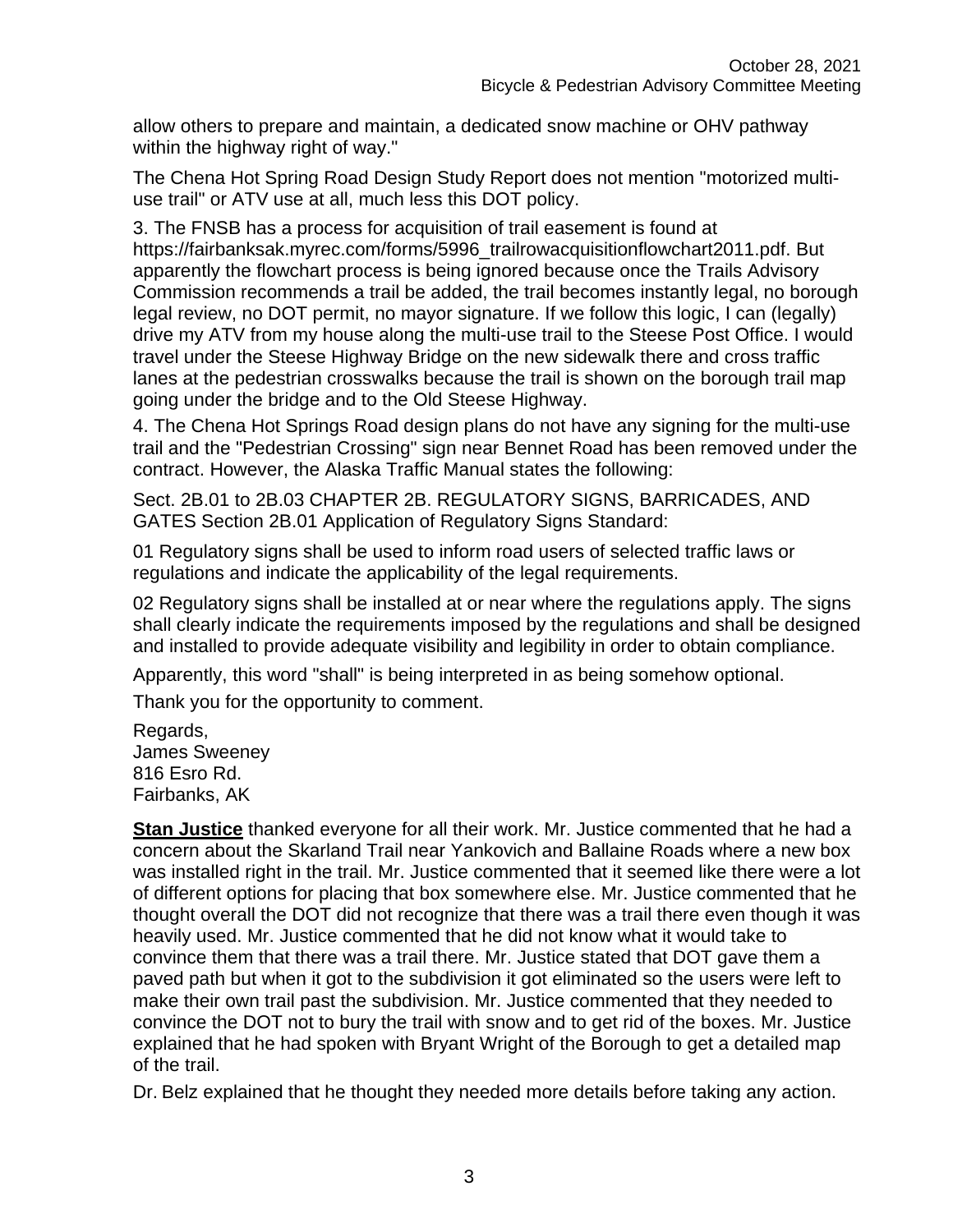# **7. Old Business**

- **a. Letter to Local Law Enforcement Agencies (Action Item)**
	- *Consideration of Advancing Letter Regarding Safety and Enforcement Concerns with Motorized Vehicle Use on Sidewalks/Paths to Local Law Enforcement Agencies*

Mr. Fox explained that the meeting packet contained a three-page letter addressed to the Captain of the Alaska State Troopers in Fairbanks and the two City Police Chiefs regarding the accident on the Johansen Expressway Path near Peger Road where a dirt bike struck a bicyclist. Mr. Fox explained that the letter served to bring light to this issue. The letter also requested that law enforcement officers acted to better enforce the laws pertaining to use of motorized vehicles on non-motorized sidewalks/paths. Mr. Fox stated that the letter would be taken to both the Technical Committee and Policy Board for consideration and approval. Mr. Fox explained that if approved by the Policy Board, the letter would be sent to those officials.

**Public Comment**: No public comment.

**Motion**: To accept this letter and have it signed and sent forward to the Technical Committee. (Zervos/Stowman).

**Discussion**: Mr. Stern suggested modification of Item #6 regarding the data sharing arrangement with the Bicycle/Pedestrian Advisory Committee (BPAC) and thought that should be changed to "FAST Planning" as the BPAC was an advisory committee.

**Amendment to the Motion**: To amend the letter to change "BPAC" to "FAST Planning" in Item #6 and delete Item #7. (Stern/Naibert).

**Discussio**n: Mr. Naibert commented that he was looking up the North Pole ordinances and did not see anything about non-motorized paths or sidewalks, so he thought the State regulations applied there.

**Amendment to the Motion**: To amend the letter in the second paragraph to include "Fairbanks" in front of the word "Ordinance". (Naibert/Stowman).

**Vote on Amendment to the Motion:** None opposed. Approved.

**Amended Motion**: To accept this letter and have it signed and sent forward to the Technical Committee, change "BPAC" to "FAST Planning" in Item #6, delete Item #7, and in the second paragraph include "Fairbanks" in front of the word "Ordinance".

**Vote on Motion as Amended:** None opposed Approved.

## **b. Chena Hot Springs Road Multi-Use Trail**

#### *Continuation of Discussion with Pam Golden (DOT&PF) and Bryant Wright (FNSB)*

Mr. Fox explained that the meeting packet contained the written responses from both DOT&PF and the Fairbanks North Star Borough to Mr. Sweeney's questions about use of the multi-use path or trail along Chena Hot Springs Road where he lived. Mr. Fox explained that Mr. Sweeney's questions were answered to the best of their ability and thought no further action would be taken by the DOT&PF, the Borough, or the BPAC on this issue.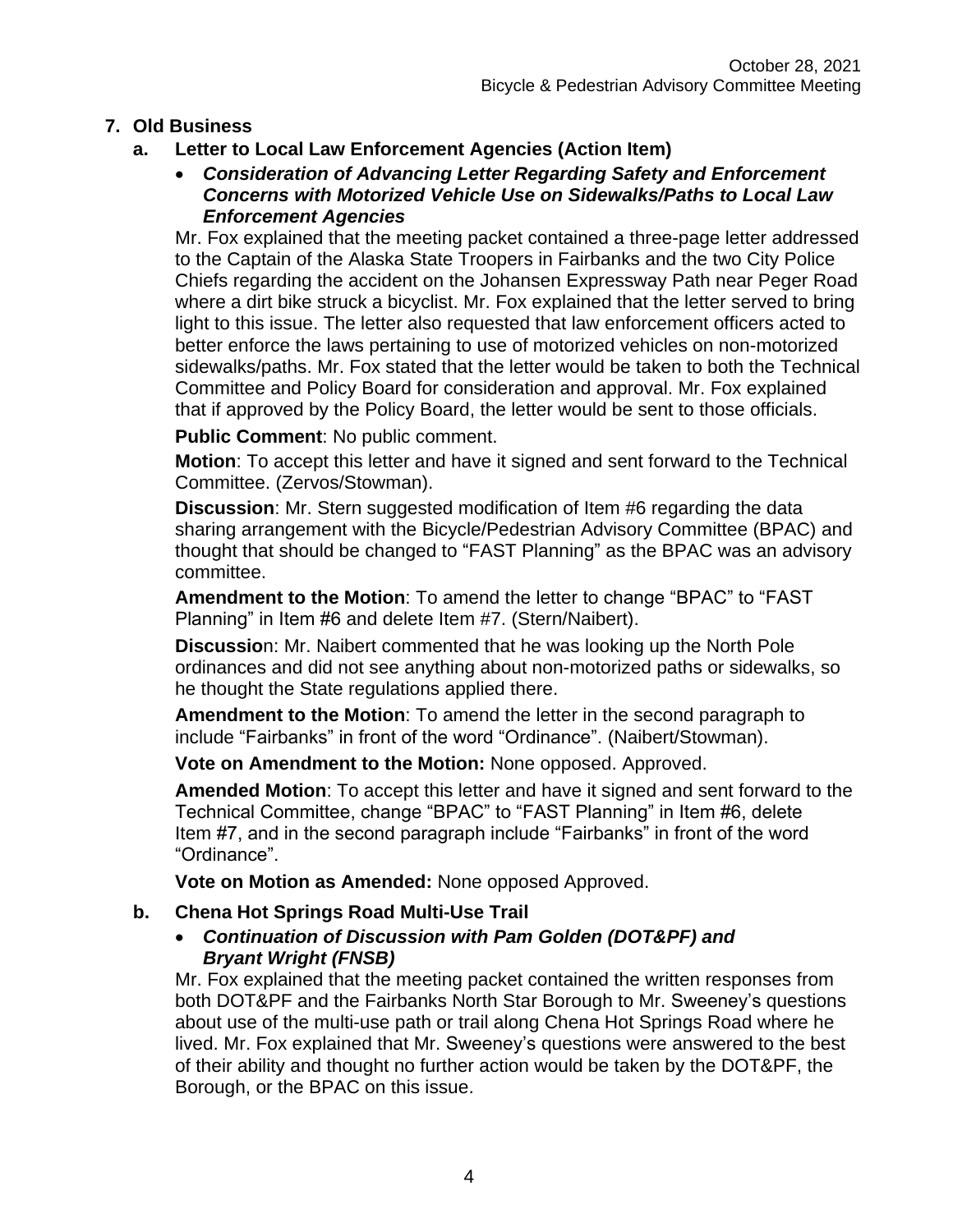# **8. New Business**

## **a. Crosswalk Markings**

#### *Discussion of Slippery Conditions of Crosswalk Markings with Rain/Ice/Snow*

Mr. Fox explained that the packet contained information provided by Carl Heim of DOT&PF and introduced Mr. Heim who explained the specifications DOT&PF used for the placement and types of paint used to mark crosswalks. Mr. Heim explained the graphic in the packet showed a different pattern for midblock crossings that did not have a solid bar. Mr. Heim further explained the specifications for highway paint, including Methyl-methacrylate, which lasts longer, is more durable, has antiskid and friction-able elements, and was not supposed to be slippery. Mr. Heim explained that it could be slippery, however, with frost and heavy rains. Mr. Richardson stated he had seen some of this paint around town and when it was new it worked pretty well but as it got older it got pretty slick. Mr. Heim explained that the surface would wear down over time with snow plowing and studded tires.

Mr. Zervos asked Mr. Heim if there were plans to try out the crosswalk type shown on the graphic in the packet.

Mr. Heim said he was open to it and planned to give it a try, possibly at the new Farmers Market crosswalk installation.

Mr. Zervos asked if there was something that could be done at the Cowles Street crosswalk or if it needed to be replaced.

Mr. Heim responded that he thought the crosswalk was five years old, but there was a project to reconstruct Cowles Street and he would check with Ivet Hall at DOT who was in charge of that project.

Dr. Belz asked if this particular design was for rectangular rapid flashing beacons or any crossing.

Mr. Heim explained this was for midblock crossings with or without rectangular rapid flashing beacons, just not at the main intersection.

Dr. Belz further asked if there was a quality assurance process for the appropriate gradation of grit in the paint to make sure it had enough traction in it.

Mr. Heim said yes, it went through a rigorous review during the manufacturing process, submittal review, and testing during construction.

## **b. Asphalt Path Maintenance – Repair vs. Reconstruction**

Mr. Fox explained that the intention of this item was to show the pictures that Mr. Stern had taken and to pose questions to John Netardus of DOT. Mr. Fox then introduced Mr. Netardus to explain the possible solutions for the issues shown in the pictures of the paths. The path locations discussed were Parks Highway - Geist Road to Faith Lane and bottom of hill to Ester Path, Chena Pump Road - Nebula to Roland-Amherst to Palo Verde, Farmers Loop, Davis Road, Birch Hill Path, Hurst Road, Chena Lakes, and Plack Road.

## **9. Other Issues**

No other issues.